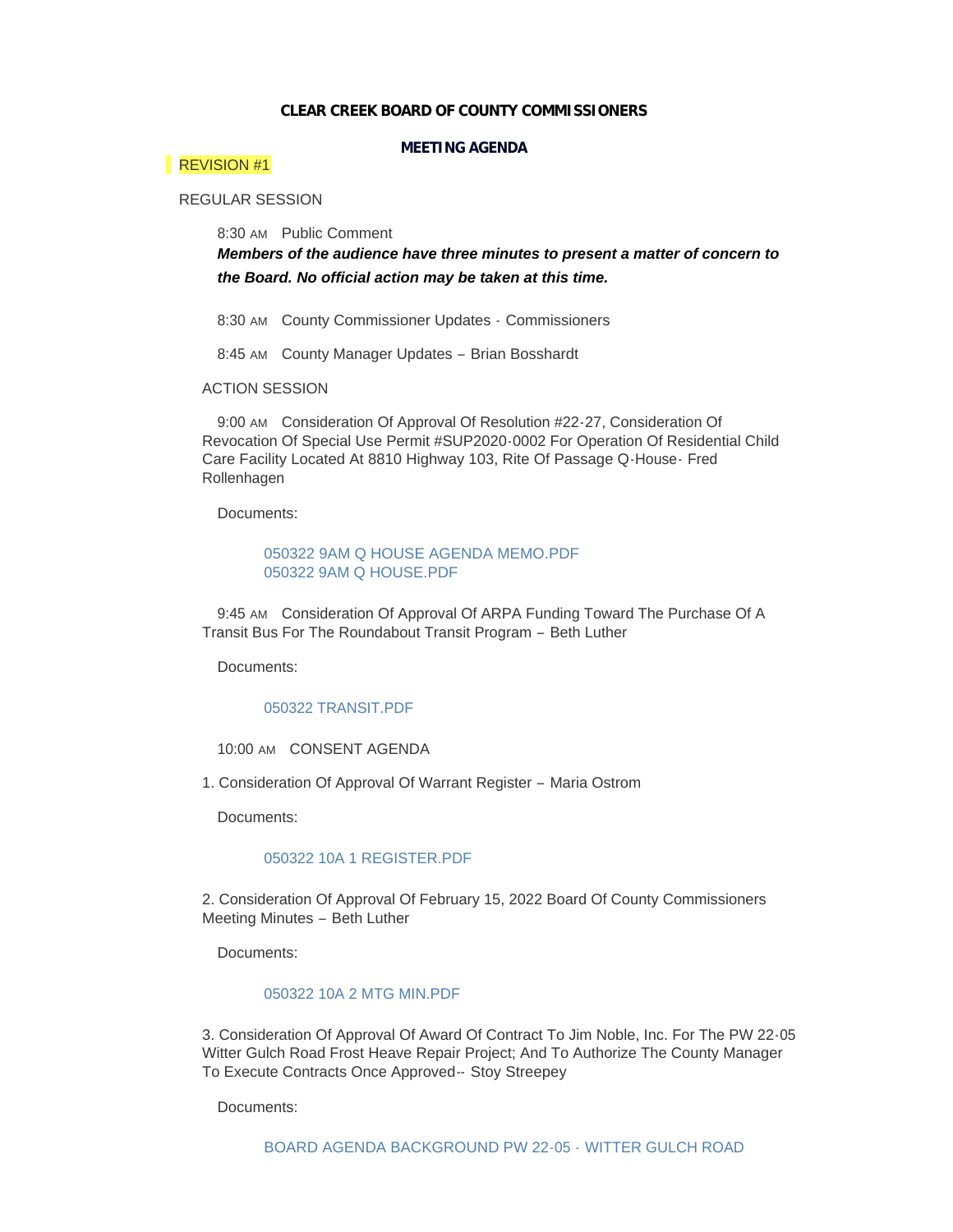## FROST HEAVE REPAIR.PDF [PW 22-05 MEMO FOR PROJECT AWARD.PDF](https://www.clearcreekcounty.us/AgendaCenter/ViewFile/Item/6945?fileID=10672)

4. Consideration Of Approval Of Cigna Administrative Services Contract- Human Resources

Documents:

[0608359\\_CIT\\_010122\\_SVC\\_2.PDF](https://www.clearcreekcounty.us/AgendaCenter/ViewFile/Item/6946?fileID=10673) [AGENDA MEMO CIGNA ADMINISTRATIVE SERVICES CONTRACT -](https://www.clearcreekcounty.us/AgendaCenter/ViewFile/Item/6946?fileID=10674) 2022.PDF

5. Consideration Of Approval Of Support Letter For CDOT Grant Application – Amy **Saxton** 

Documents:

# [MPDG FLOYD HILL PROJECT CCC LETTER OF SUPPORT REV \(002\).PDF](https://www.clearcreekcounty.us/AgendaCenter/ViewFile/Item/6947?fileID=10675) [SUPPORT LETTER FOR CDOT MPDG GRANT COVER MEMO BOCC](https://www.clearcreekcounty.us/AgendaCenter/ViewFile/Item/6947?fileID=10676)  05032022.PDF

6. Consideration Of Approval Of Grant Agreement Between The Colorado Department Of Human Services/Office Of Behavioral – Community Behavioral Health And Clear Creek County For Substance Abuse And Mental Health Treatment In The Clear Creek County Jail- Capt. Smith

Documents:

### [050322 10A 6 -](https://www.clearcreekcounty.us/AgendaCenter/ViewFile/Item/6922?fileID=10644) JCMH.PDF

7. Consideration Of Approval Of Unified Form Construction Contract For Roof Replacement And Dumont Public Works Facility With Turner Morris Inc.- Beth Luther

Documents:

2022 10A 7- [ROOF REPLACE.PDF](https://www.clearcreekcounty.us/AgendaCenter/ViewFile/Item/6923?fileID=10645) [050322 10A 7 ROOF CONTRACT.PDF](https://www.clearcreekcounty.us/AgendaCenter/ViewFile/Item/6923?fileID=10646)

8. Consideration Of Approval Of NoCO Colorado Parks & Wildlife Grant Letter Of Support – Commissioner Wheelock

Documents:

[050322 10A 8 CPW COVER.PDF](https://www.clearcreekcounty.us/AgendaCenter/ViewFile/Item/6951?fileID=10683) 050322 10A 8- [CPW GRANT.PDF](https://www.clearcreekcounty.us/AgendaCenter/ViewFile/Item/6951?fileID=10684)

### REGULAR SESSION

10:15 AM Semiannual Clear Creek County Tourism Bureau Update- Cassandra Patton

Documents:

[CCCTB - AGENDA MEMO-05-2022.PDF](https://www.clearcreekcounty.us/AgendaCenter/ViewFile/Item/6925?fileID=10648) [CCCTB\\_STATEMENTOFACTIVITY\\_FY21.PDF](https://www.clearcreekcounty.us/AgendaCenter/ViewFile/Item/6925?fileID=10649) [CCCTB-AGENDA-BOCC-SEMIANNUALUPDATE-052022.PDF](https://www.clearcreekcounty.us/AgendaCenter/ViewFile/Item/6925?fileID=10650) [CCCTB-BUDGET-ACTUALS-FY2022-AS-OF-APRIL-2022.PDF](https://www.clearcreekcounty.us/AgendaCenter/ViewFile/Item/6925?fileID=10651)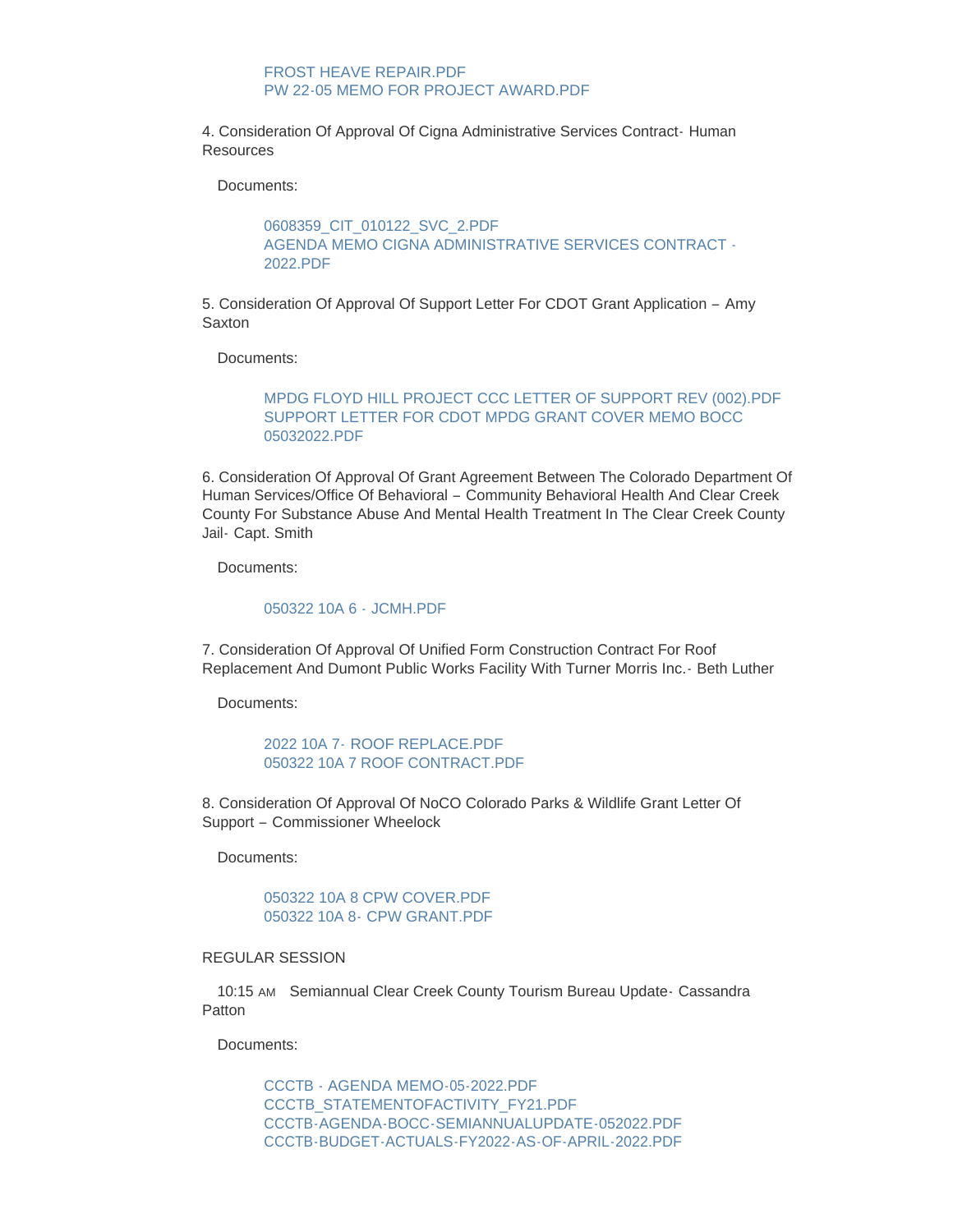11:15 AM Work Session And Update With Colorado Department Of Public Health & Environment Hazardous Materials And Waste Management Division- Shannon Bauman

Documents:

[CCCC OU5 FACTSHEET\\_FINAL REV.PDF](https://www.clearcreekcounty.us/AgendaCenter/ViewFile/Item/6912?fileID=10628) [CCCC OU5 PUBLIC MEETING PRESENTATION\\_FINAL \\_REV2.PDF](https://www.clearcreekcounty.us/AgendaCenter/ViewFile/Item/6912?fileID=10629) [CLEAR CREEK COUNTY AGENDA MEMO TEMPLATE\\_SUPERFUND SITE](https://www.clearcreekcounty.us/AgendaCenter/ViewFile/Item/6912?fileID=10630)  UPDATE\_05.03.22.PDF

### ACTION SESSION

12:00 PM Consideration Of Approval Of Resolution #22-30, Resolution Declaring May As Mental Health Month In Clear Creek County, Colorado – Jefferson Center For Mental **Health** 

Documents:

# [050322 12PM JCMH.PDF](https://www.clearcreekcounty.us/AgendaCenter/ViewFile/Item/6956?fileID=10692) [050322 JCMH MEMO.PDF](https://www.clearcreekcounty.us/AgendaCenter/ViewFile/Item/6956?fileID=10693)

### REGULAR SESSION

12:30 PM Executive Session To Receive Legal Advice *Pursuant to C.R.S. § 24-6-402(4)(b) and (e), for the County Attorney to meet with the Board of County Commissioners for the purposes of: 1) receiving legal advice on specific legal questions pertaining to the operations and management of the Mt. Evans Qualifying House ("Q-House"); and 2) determining positions relative to matters that may be subject to negotiations; developing strategy for negotiations; and instructing negotiators with regard to operations and management of Q-House*

## ACTION SESSION

1:30 PM Consideration Of A County Wildfire Mitigation Direction - Commissioner Marlin

Documents:

[050322 WILDFIRE MITIGATION AGENDA MEMO.PDF](https://www.clearcreekcounty.us/AgendaCenter/ViewFile/Item/6934?fileID=10664) [050322 WILDFIRE.PDF](https://www.clearcreekcounty.us/AgendaCenter/ViewFile/Item/6934?fileID=10665)

To Join And Listen To The Meeting, Please Do The Following: Please click the link below to join the webinar:

## [HTTPS://ZOOM.US/J/167562115](https://zoom.us/j/167562115)

## **Or Telephone:**

Dial (for higher quality, dial a number based on your current location):

US: 669 900 6833 or

346 248 7799 or